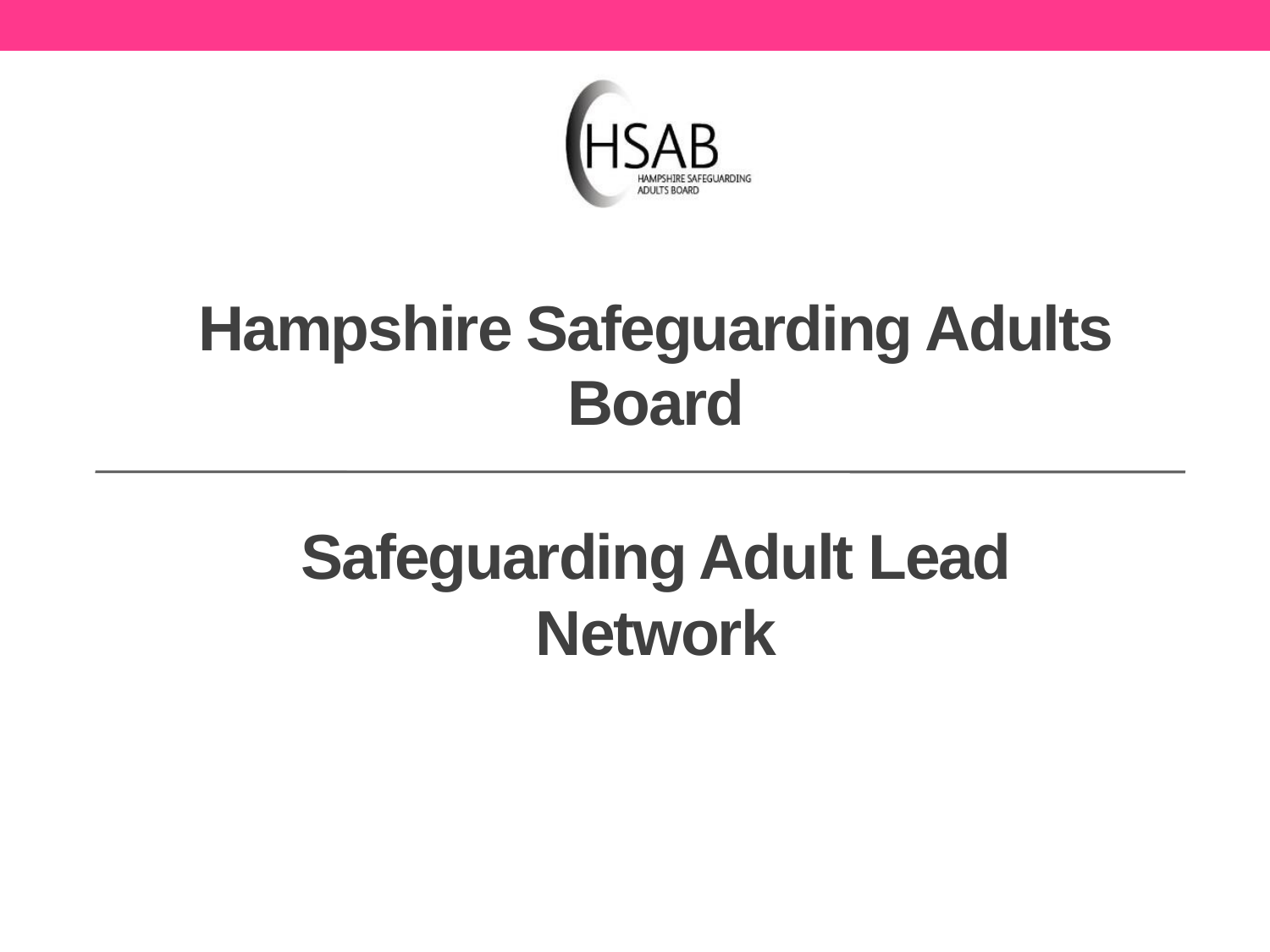# **Multi-Agency Risk Management Framework**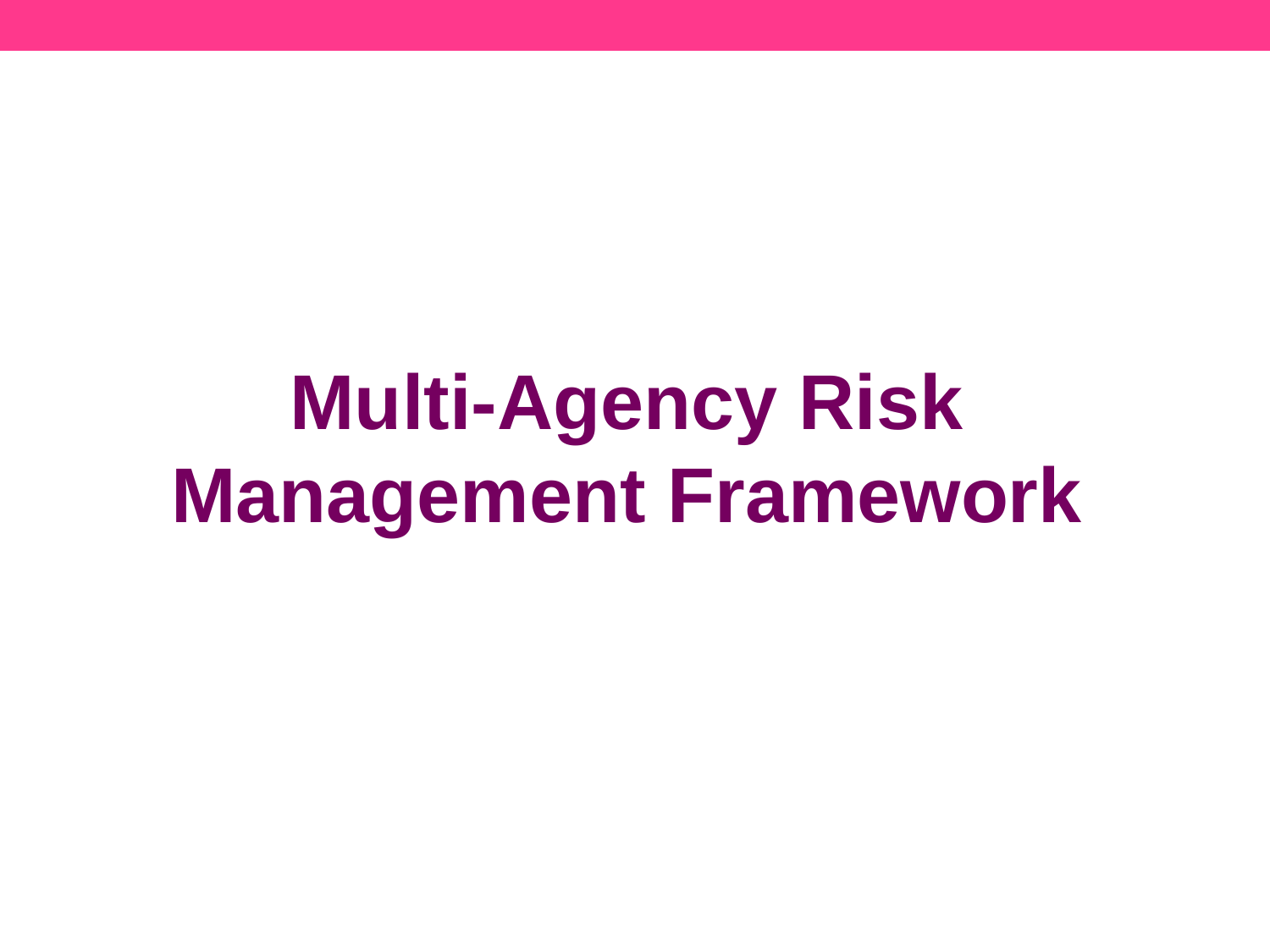# **Risk Management Framework**

Can be used in conjunction with single agency prevention, early intervention and risk management policies by adding a multi agency dimension.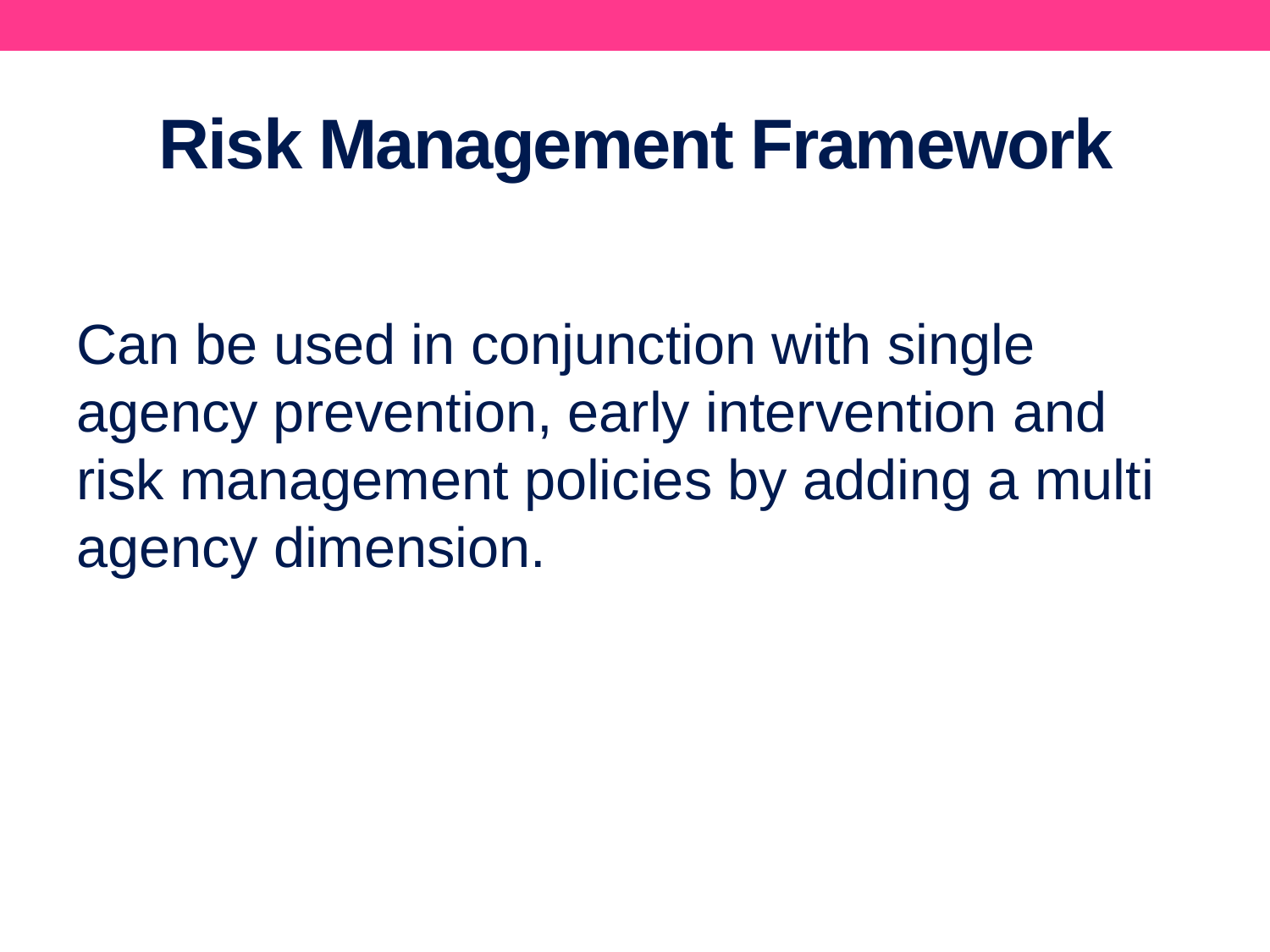# **Overview**

- Helps to identify and respond to risks before concerns reach crisis point
- Premise that effective risk management enabled by timely information sharing and targeted multi-agency intervention.
- Multi-agency process for managing high risk, complex cases sitting outside statutory s42 enquiry process.
- Caters for complex cases where professionals may be dealing with long term and entrenched behaviours requires a commitment to a longer term, solution-based approach and a focus on building trust and rapport

Provides a collaborative, coordinated and multi-agency response to these 'critical few' cases ensuring:

- $\div$  **Timely information sharing around risk;**
- **∻Holistic assessment of risk;**
- Development of shared risk management plans;
- **❖ Shared decision making and** responsibility;
- **Adult's involvement and engagement in** the process
- $\triangle$ Improved outcomes for the adult at risk.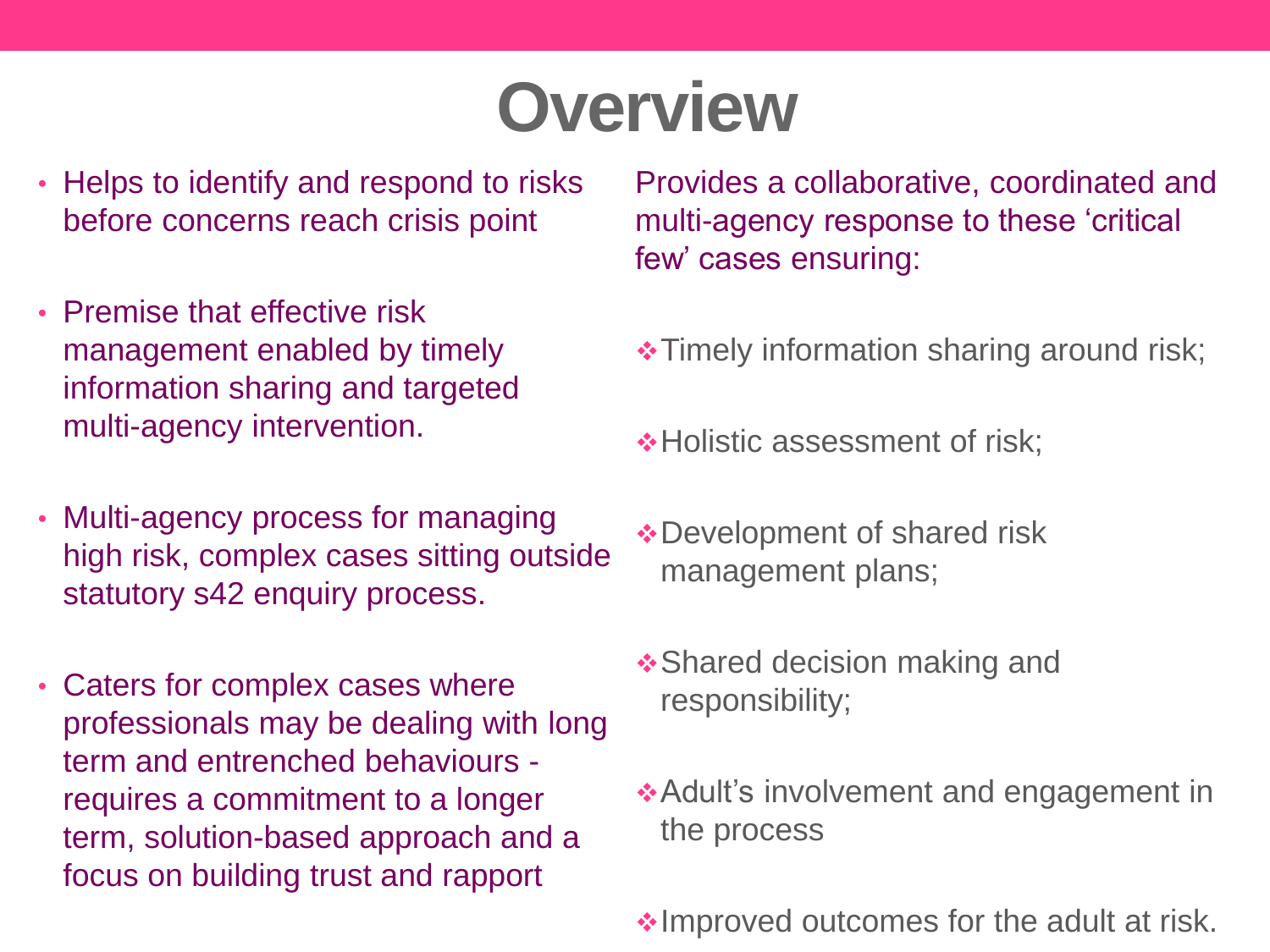### **Process**

- Any agency can initiate it will take the lead coordinating role with responsibility for convening and chairing the initial meeting.
- Ensures timely information sharing between agencies – provides a holistic (multi-agency) overview of current risks and outcome is agreement of a shared risk management plan.
- Adult should, as far as possible, be included and involved in the assessment process and in developing the risk management plan
- Collaborative risk assessment may highlight circumstances or risks which would be more appropriately dealt with under another process and a referral should be made
- Process continues until the identified risks are either resolved or managed to an acceptable level.
- Any on-going support needed to maintain well-being and safety should be agreed before the case is referred back into the 'business as usual' process for any on-going work.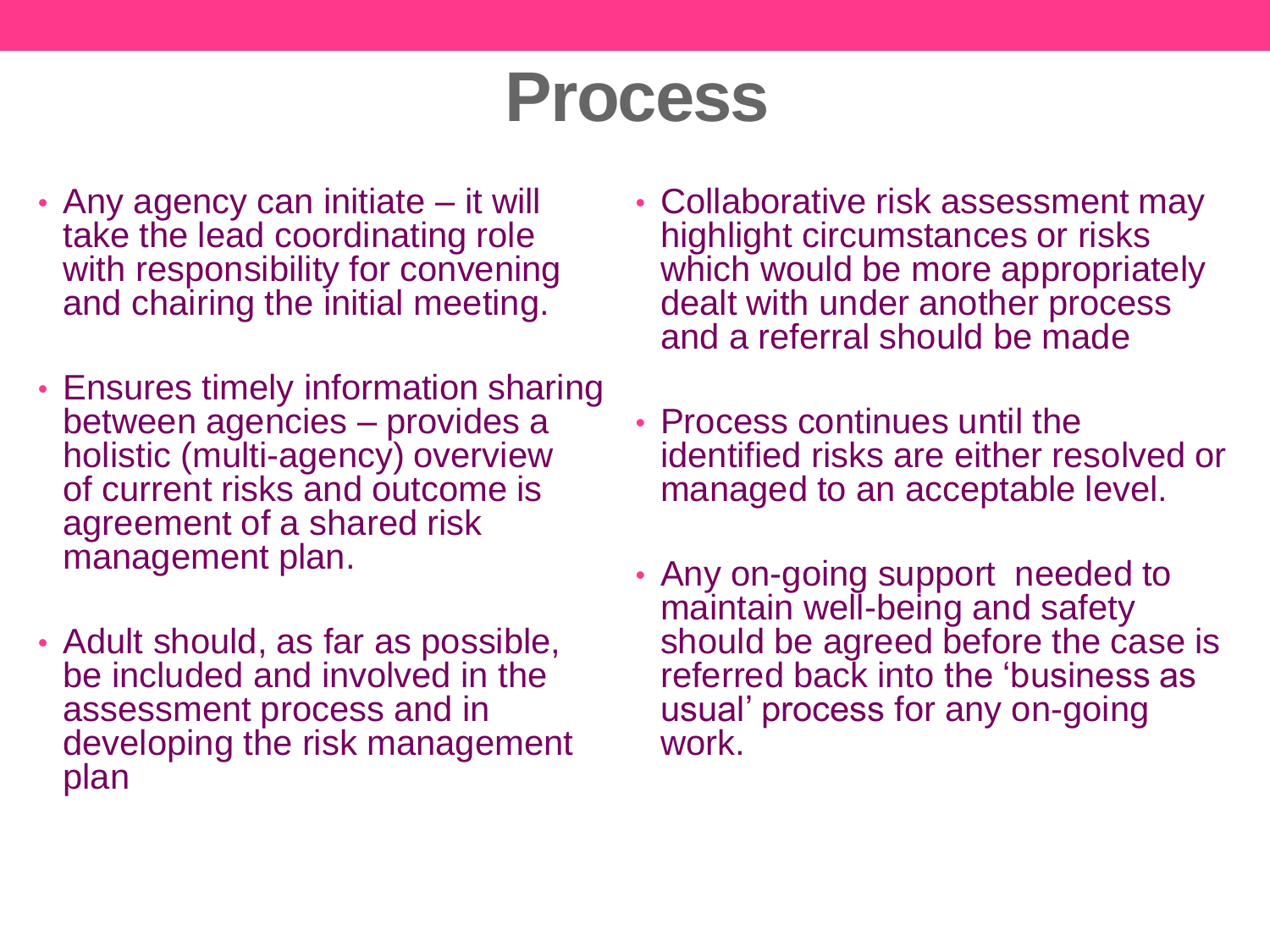**Used when circumstances present an unmanageable level of risk to the organisation (not related to abuse or neglect by a 3rd party) e.g.:**

- Vulnerability factors place the adult at a higher risk of abuse or neglect including mate crime, network abuse, etc.;
- Self neglect including hoarding and fire safety;
- Refusal or disengagement from care and support services;
- Complex or diverse needs which either fall between, or span a number of agencies' statutory responsibilities or eligibility criteria;
- On-going needs/behaviour leading to lifestyle choices placing them and/or others at risk;
- Complex needs and behaviours leading the adult to cause harm to others;
- 'Toxic Trio' of domestic violence, mental health and substance misuse
- Risks previously addressed via a section 42 enquiry but for which the need for on-going risk management and monitoring has been identified.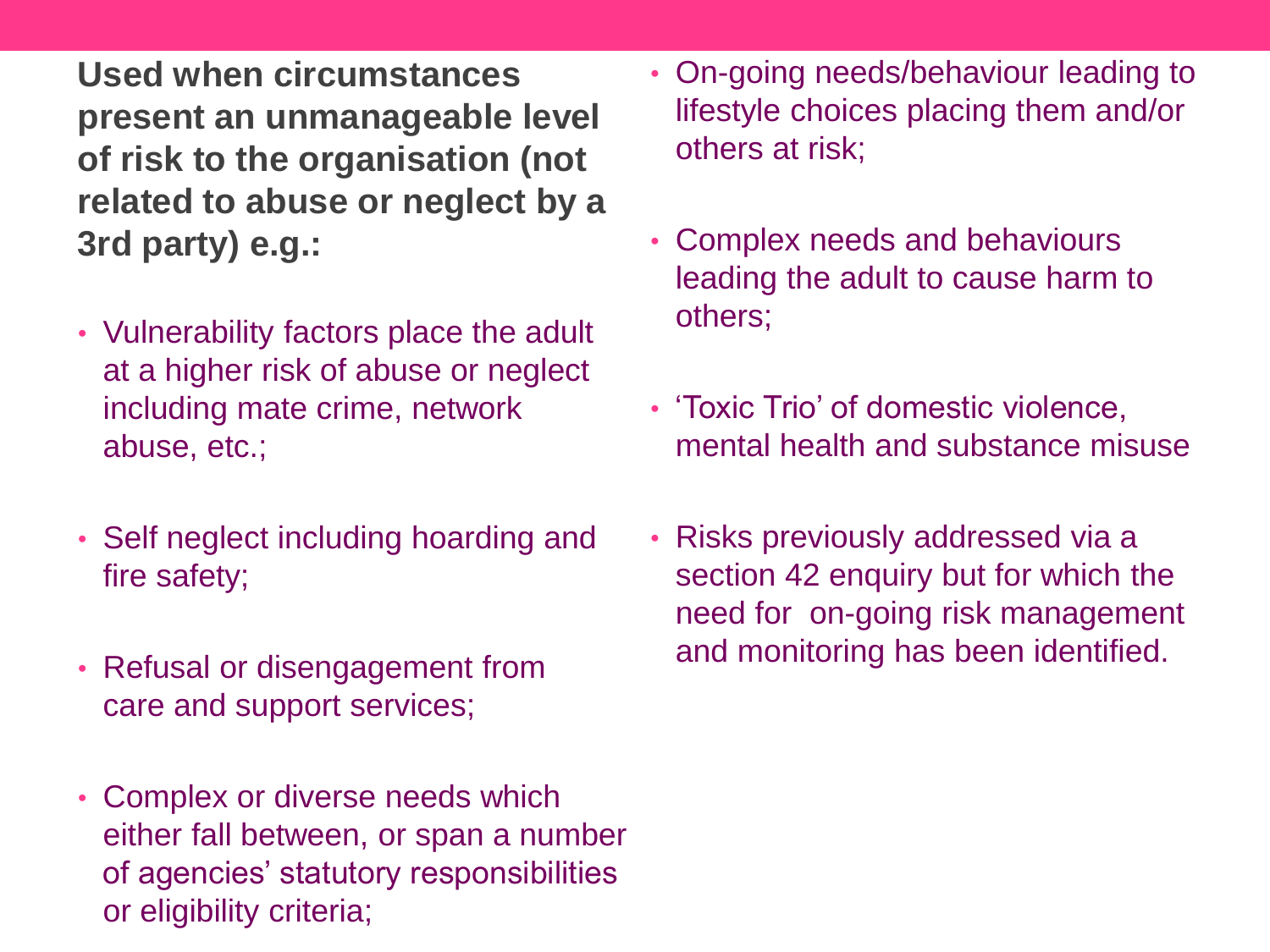# **When might someone be at risk?**

An adult is considered to be 'at risk' when s/he is unable or unwilling to provide adequate care for him/herself and:

 $\triangleleft$  Is unable to obtain necessary care to meet their needs; and/or

 $\cdot$  Is unable to make reasonable or informed decisions because of their state of mental health or because they have a learning disability or an acquired brain injury; and/or

 $\triangle$  is unable to protect themselves adequately against potential exploitation or abuse; and/or

**In the set of the set of the services without which their health and \*** safety needs cannot be met but do not have the insight to recognise this.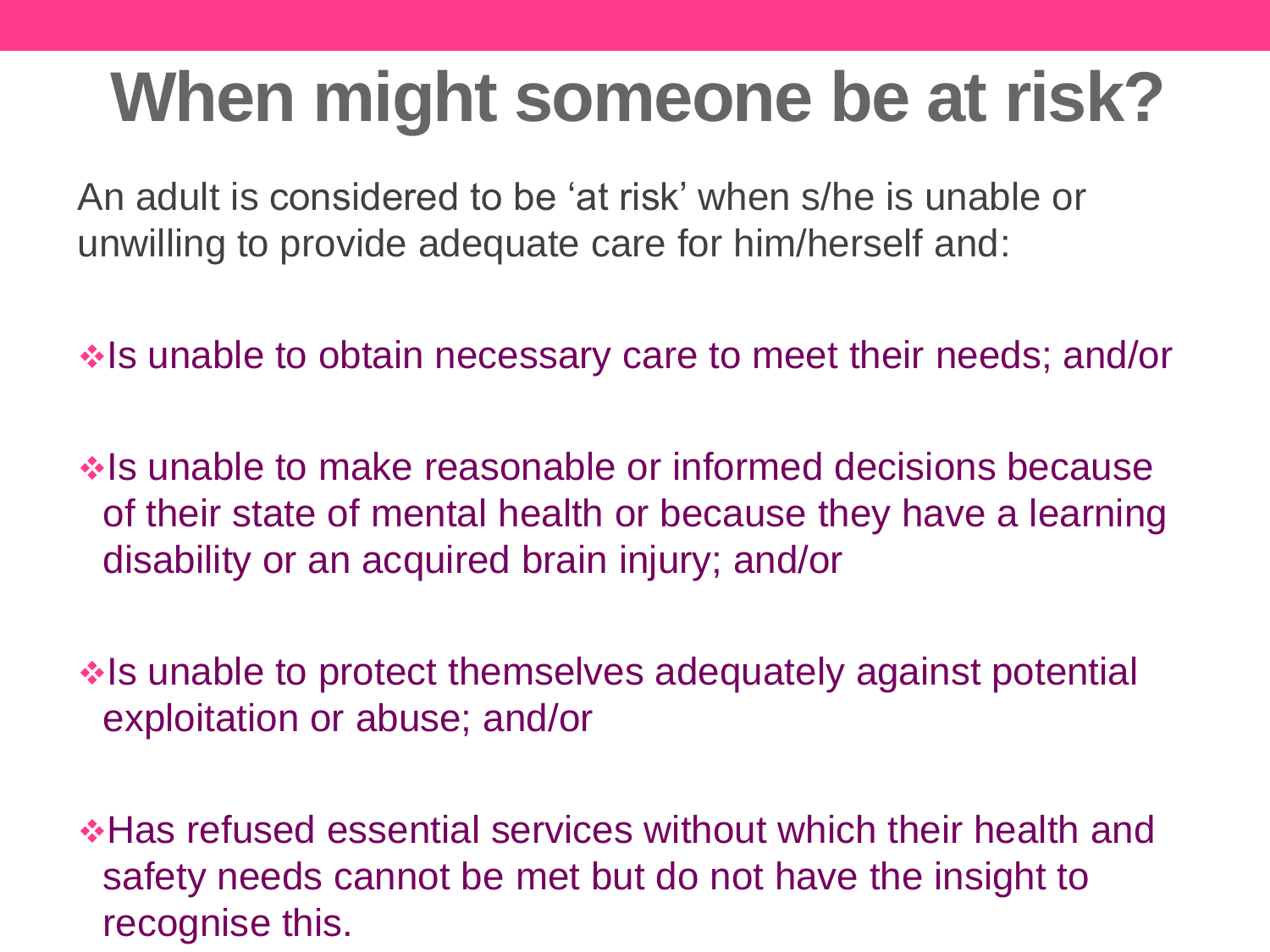# **Capacity, consent and control**

- Adult's right to make apparently unwise lifestyle choices and to refuse support should be respected.
- Adult's decisional and executive capacity to make a decision must be taken into account as well as their ability to understand and to manage in practice any risks and safety implications of the choice or decision being made.
- Information and advice about how to minimise risks to be given to the person who (with capacity) has refused to accept support
- Information also about how they can access reassessment in the future should they change their minds.
- Decisions (either by the adult or the agency) should be kept under constant review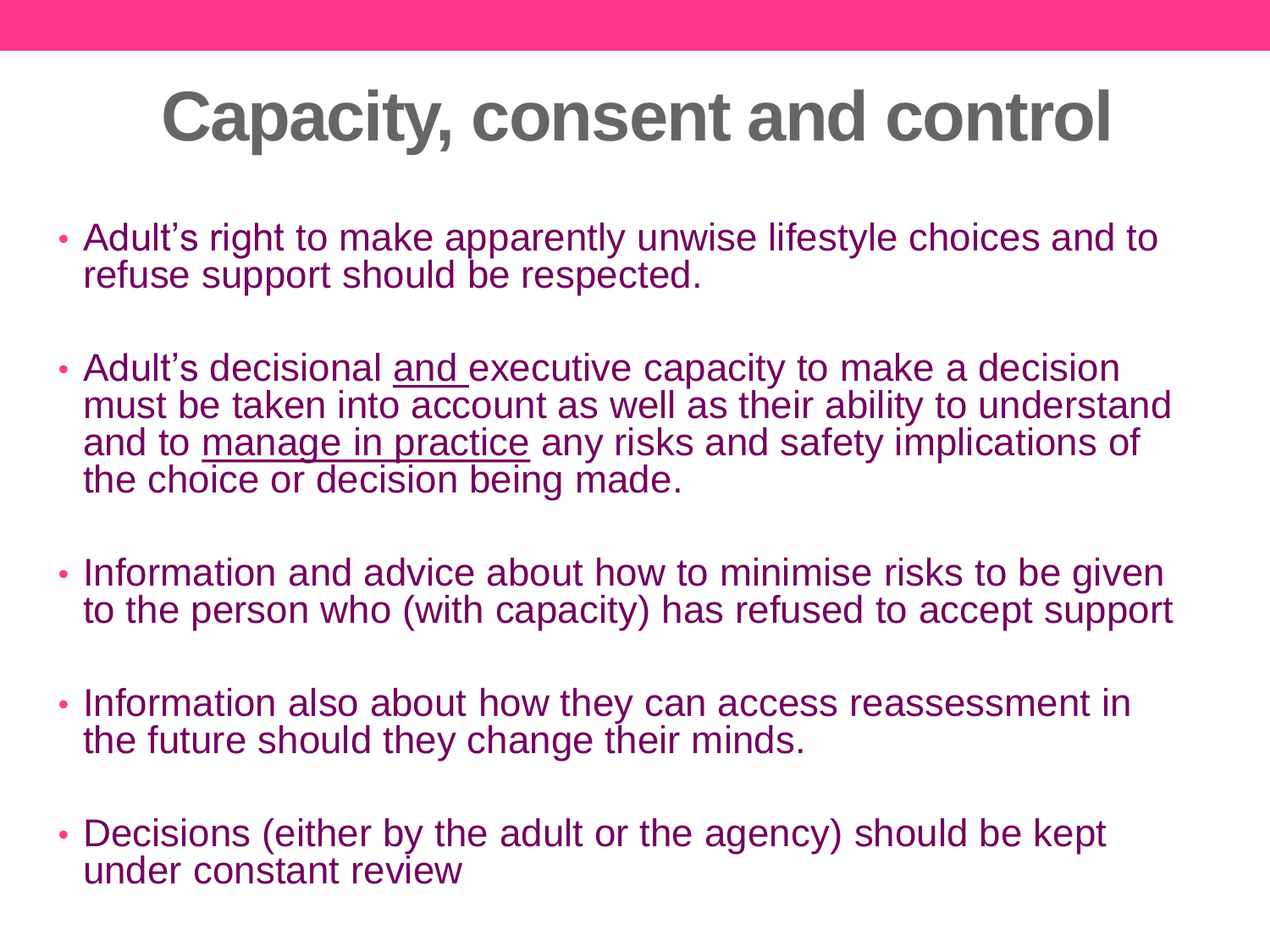## **Person Centred Approach**

#### **Guiding principles when supporting people who may be difficult to engage:**

- Build a picture about the person clues about why/how behaviours developed.
- A right to make apparently unwise lifestyle choices and to refuse support.
- Premise that the person is best placed to judge their wellbeing.
- Presence of long term, entrenched behaviours requires a commitment to a long term, solution-based approach.
- A focus on building trust and rapport.
- Attention the person's views, wishes, feelings and beliefs.
- Responses need to be balanced with personal rights, freedoms and be the least intrusive.
- Involving the adult as fully as they are able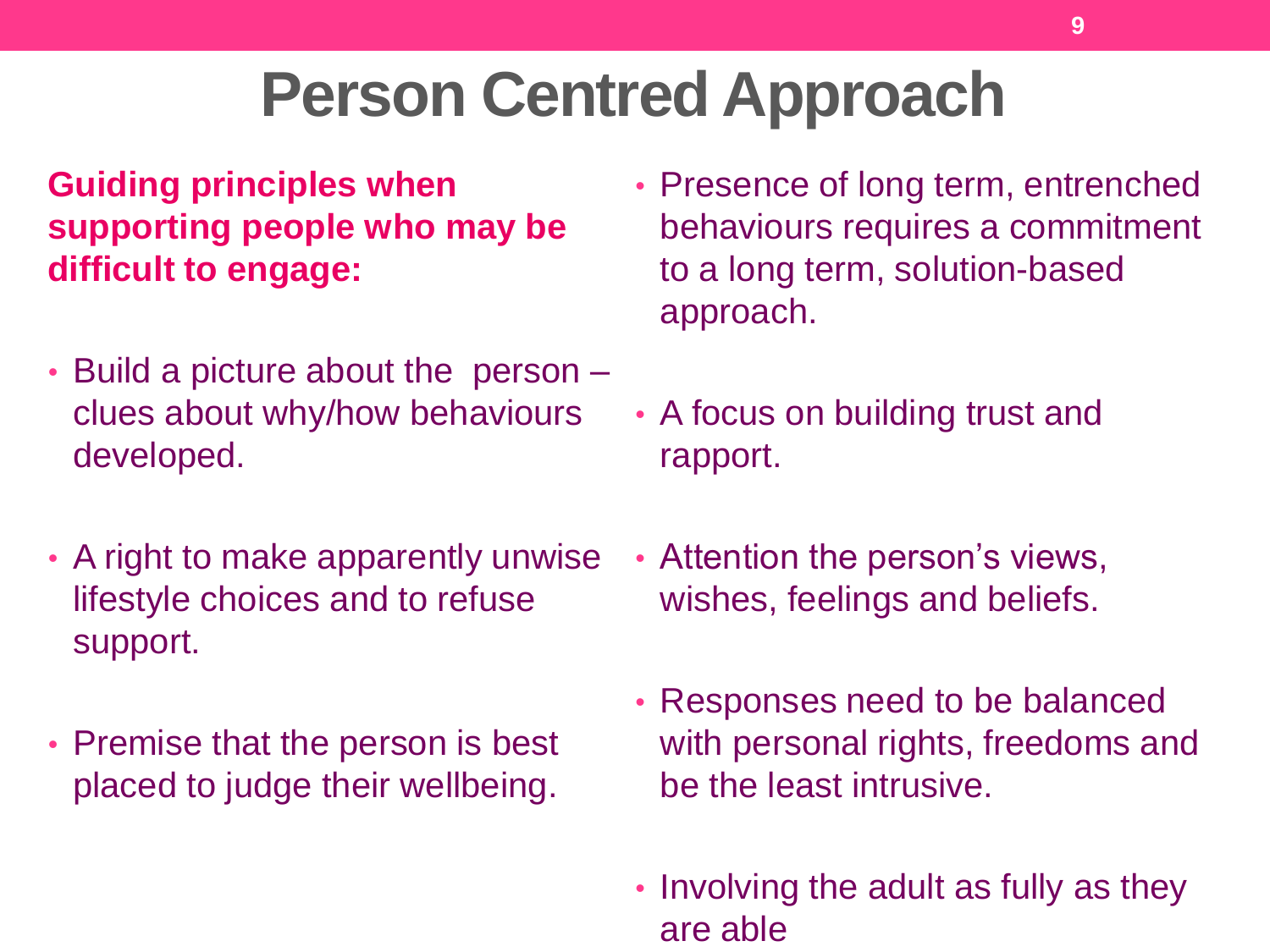#### **Key considerations in the risk assessment**

- Underlying medical conditions
- Functional and cognitive abilities of the person
- Underlying mental health substance misuse issues
- Decisional and executive capacity
- Care and support offered/in place
- Engagement in care and support plans
- Family and social support networks
- Money management and budgeting.
- Observation of the home situation and environmental factors
- Engagement in activities of daily living
- Neighbourhood visiting by voluntary organisations
- Internal/external factors hindering implementation of decisions
- Environmental health monitoring
- Public safety and risks to others.
- Impact of the situation on the individual.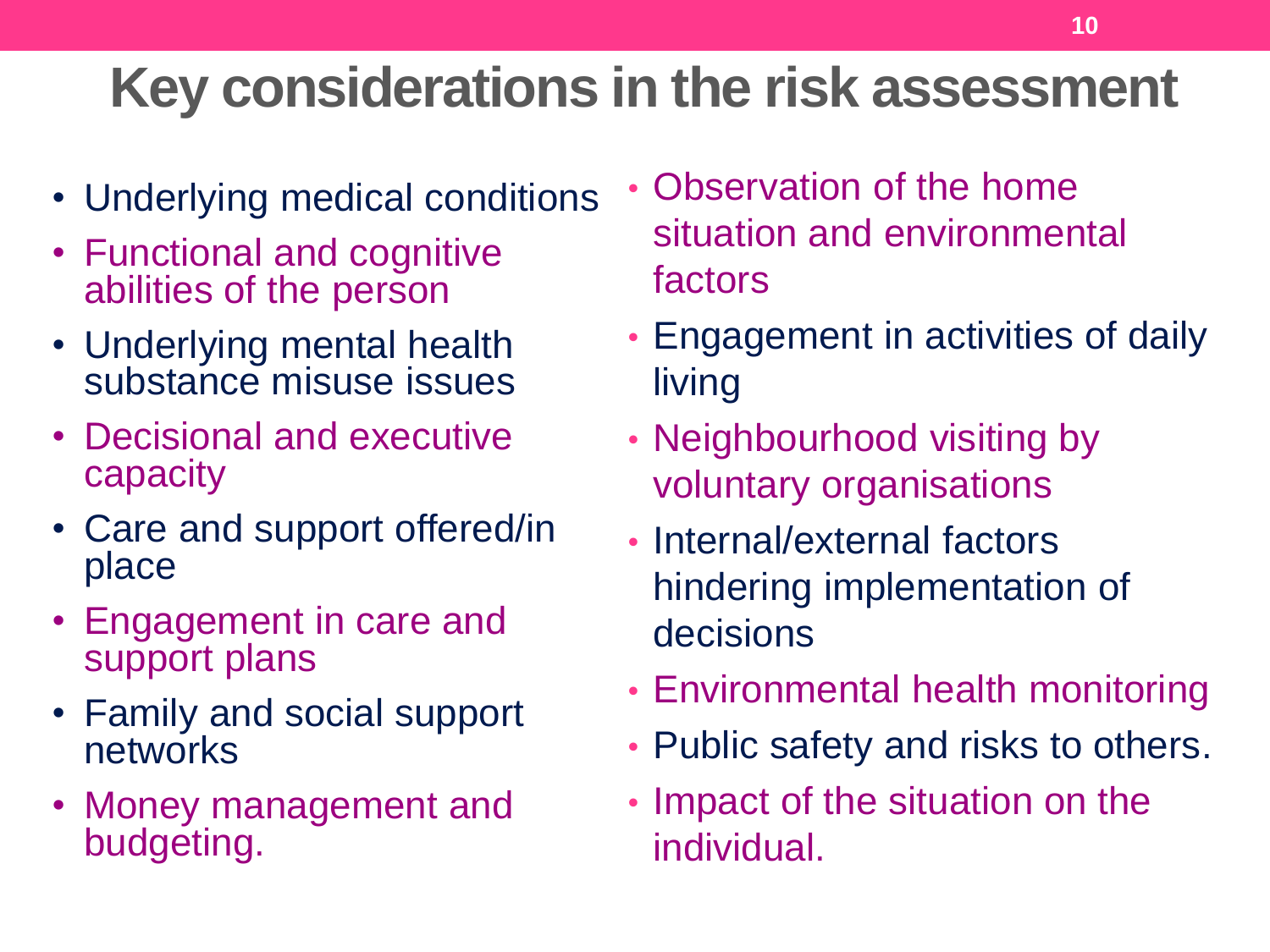## **Record Keeping**

- Essential that records are contemporaneous and kept from the time that a concern about an adult may be at risk was raised.
- Completion of chronologies for each agency involved could be an essential element of safe practice in situations of risk, self-neglect and during the risk assessment process.
- Lead agency should consider and action the compilation of one central chronology.
- Best practice in recording is based on key principles of partnership, openness and accuracy.
- Effective recording is part of the total service to the service user/patient.